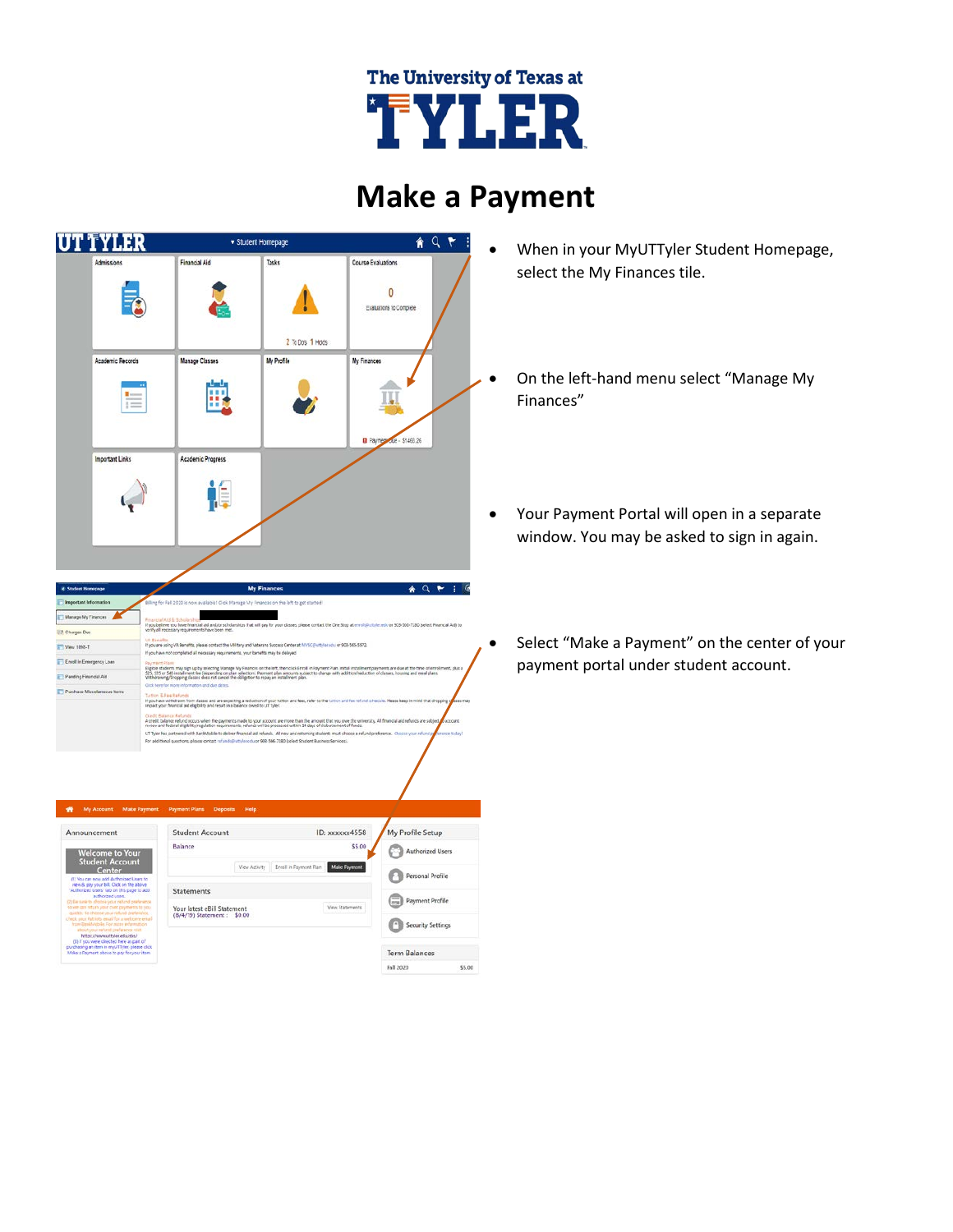## **Account Payment**



Select the payment date you would like your purchase to occur on.

- You can select Pay by term to pay amounts on each semester.
- You can select Pay by line item and a list of items you have available to pay on your account should display.
- Select only the line item you would like to pay for.
	- You can add a note to the personal note section if needed.
- Your payment total should update based on the items you have selected to pay for.
- To move forward select "Continue" at the bottom of the screen.
	- Select your payment method from the dropdown menu.
- Select "Continue to move forward with entering your card or checking information.
- Enter your billing card number and select continue.
- Enter the name on your card/account as well as your card expiration date and threedigit verification code.
- You have the option to save your payment method to your account now for future payments.
- When you are ready to move forward select "Continue"